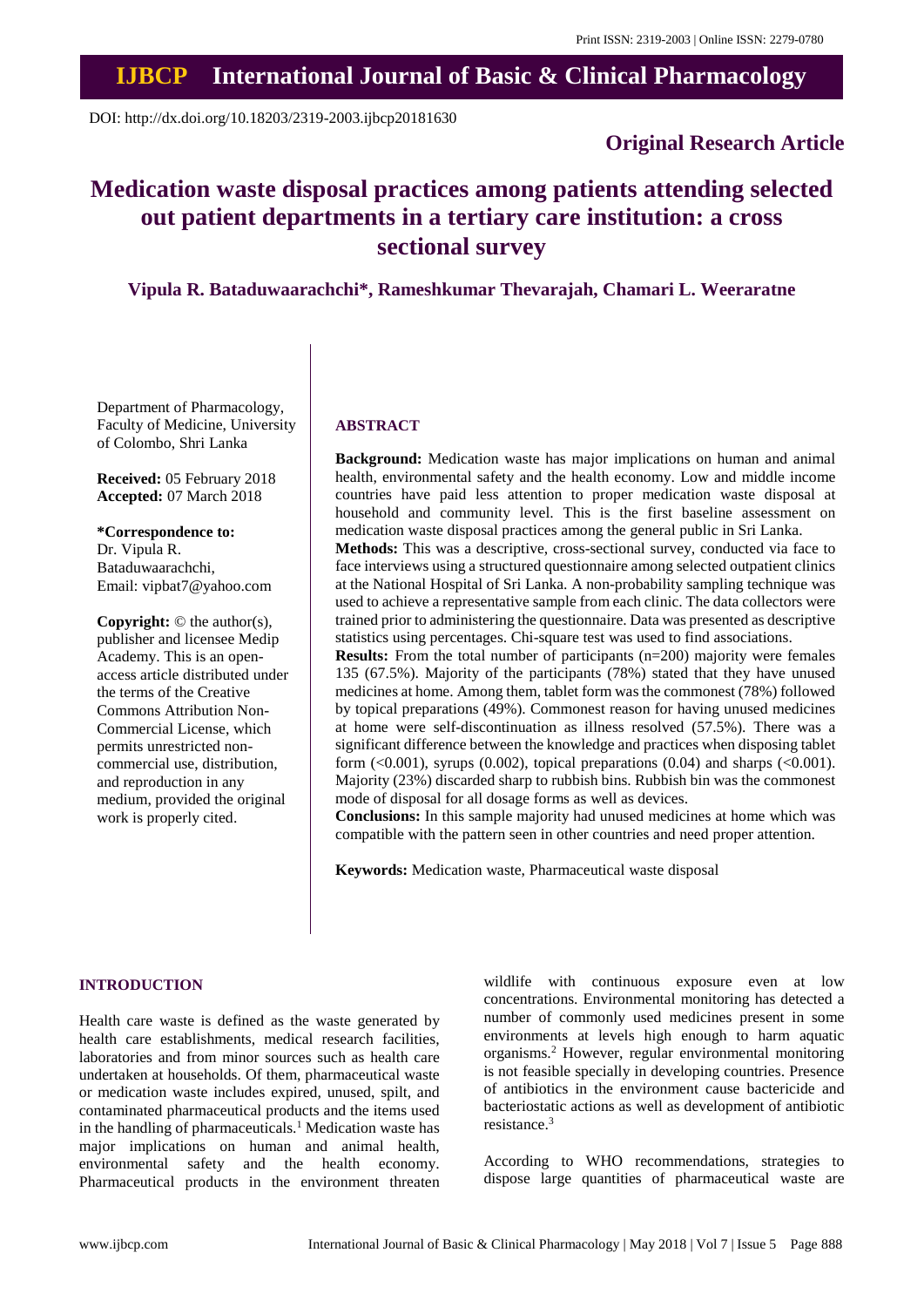encapsulation and burial in a sanitary landfill or incineration in kilns equipped with pollution control devices. Dilution and sewer discharge is recommended only for relatively harmless liquids.<sup>1</sup> However, each country needs a customised approach when handling medication waste based on the background situation. According to a study done in Ireland, 88% (n=398) of the participants had unused medicines at home and 72% had disposed medicines inappropriately despite having a programme to collect unwanted medicines.<sup>4</sup> Data from the developing countries on medication waste disposal practices is lacking. According to a study conducted in Afghanistan, 95.3% (n=301) of the participants had unused medicines at home and 77.7% of them disposed in the trash. The NMP of Afghanistan allocates 1% of the cost of all medicines for the pharmaceutical waste management.<sup>5</sup> From a survey done in the US, one third of prescriptions were not used by patients and the national projected costs due to unused medicines ranged between  $2.4 - 5.4$  billion USD.<sup>6</sup> A research report published in 2010 in England has estimated that the national figure for pharmaceutical waste was £300 Million.<sup>7</sup> These estimates are of a greater importance to the developing countries with low annual health care expenditures. According to Sri Lanka National Health Accounts in 2013, expenditure on pharmaceuticals was 23.6% of the annual total health  $expenditure.<sup>8</sup>$ 

In a short survey done in 18 public hospitals in Colombo, Sri Lanka, pharmaceutical waste was not categorised as waste. Therefore, they did not enter the general waste streams since expired pharmaceutical products were returned to the manufacturing companies from hospitals and pharmacies.<sup>9</sup>

However, this survey has not assessed medication waste disposal practices among the general public. Although Sri Lanka has a much better health care delivery system compared to some countries in the region, with health indicators comparative to developed countries, there is no properly established medication waste disposal programme integrated with it. This study is the first baseline assessment on medication waste disposal practices among the general public in Sri Lanka.

## **METHODS**

This was a descriptive, cross-sectional survey, conducted through face to face interviews using a structured questionnaire. This was conducted among selected outpatient clinics at the National Hospital of Sri Lanka.

### *Study population*

The study population was of either gender, above the age of 18 years, who were attending outpatient clinics, regardless of ethnicity or employment status. Medical, surgical and dermatology clinics were selected to represent patients using different formulations of medicines.

#### *Sampling/sample size*

A non-probability sampling technique (convenience method) was used to achieve a representative sample from each clinic. A total of 200 participants participated in the study: 50 from each medical, surgical, dermatology clinic and the general OPD.

#### *Study instrument*

A comprehensive literature review was done to identify the parameters to be assessed in the questionnaire which consisted of five sections.4,10-13 Section 1 was about respondent's demographic information including gender, age, ethnicity, level of education, monthly income, etc. Section 2 included questions on the types of unused/ expired medications at home, reasons for having unused medicines, storage of medicines, prior advice received about safe disposal and sources of such information and attitude on safe disposal. Section 3 and 4 included questions on their knowledge and practices regarding the disposal of different dosage forms of medicines. Section 5 assessed their difficulties and suggestions on medication waste disposal. Most of the questions were close-ended, while selected questions gave the option to the respondents to record further explanations and their own opinion. The questionnaire was adapted to the local context and translated into local languages and back translated into English to avoid any misinterpretations. For face and content validity, the questionnaire was reviewed by experts and pretested on 15 respondents. Following the pilot testing, minor changes were made.

#### *Data collection method*

The data collectors were trained and instructed to explain the purpose of the study to their potential respondents prior to administering the questionnaire. Participation in the survey was voluntary. The questionnaire was provided in two languages (Sinhala and Tamil). Face-to-face interviews were conducted to fill up questionnaires at the above mentioned clinics during the month of April 2017 until the expected sample was collected.

### *Ethical considerations*

Informed written consent was obtained from all the respondents before the start of the study. Participation in this study was voluntary. Participants identity was kept confidential. The permission was obtained from the director of the National Hospital Sri Lanka and the consultants of relevant clinics.

#### *Data analysis*

All completed questionnaires were double checked for accuracy and the collected data were fed into a SPSS database. The cleaned data set was analysed using the SPSS version 21. Descriptive statistics (descriptive, crosstab and chi-square test) was used.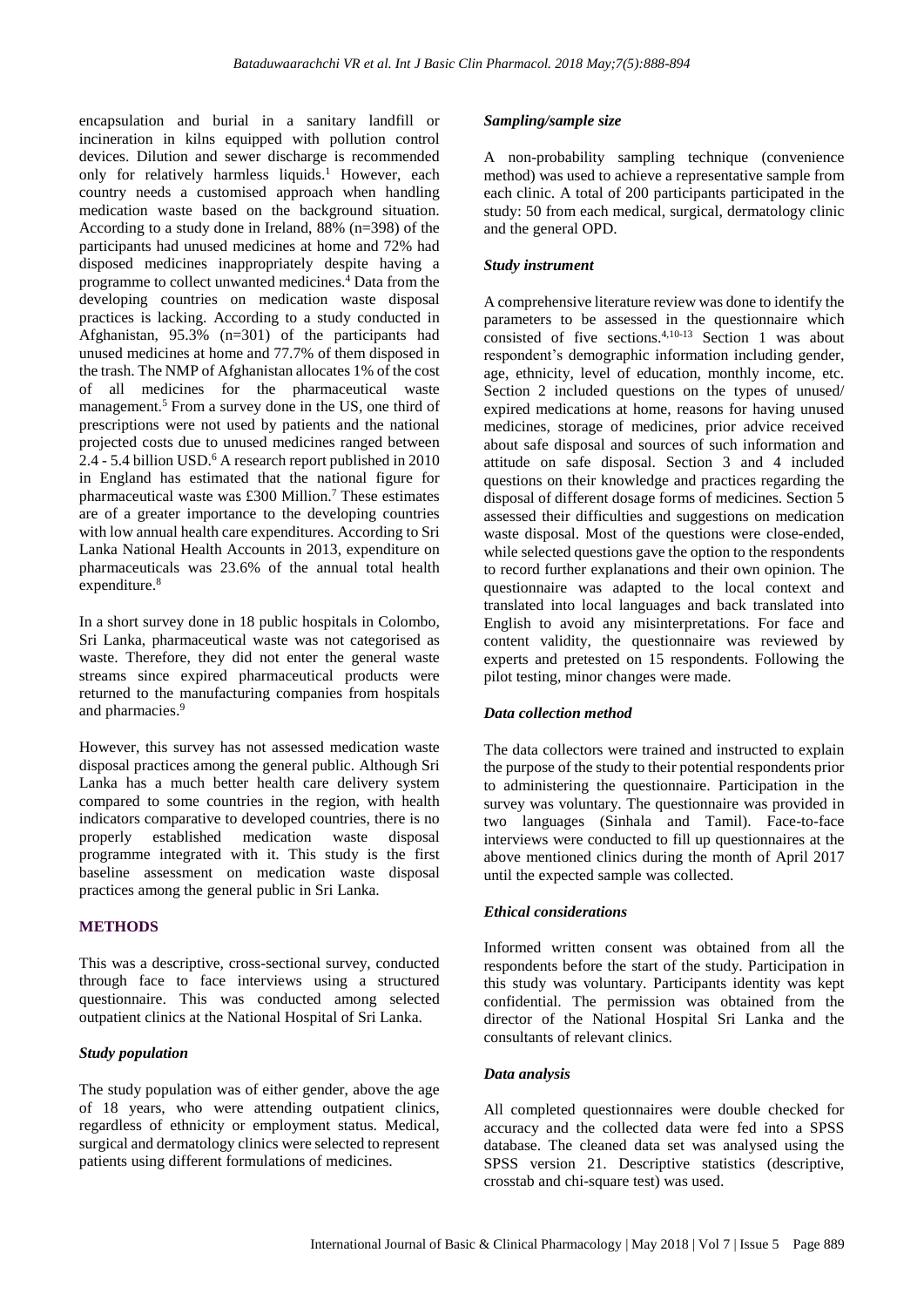## **RESULTS**

From the total number of participants (n=200) majority were females 135 (67.5%). Participants mean age was 49.8 years (SD±14.3). Major ethnic group was Sinhalese (53%) followed by Tamil and Sri Lankan Moor which was compatible with the composition of the general population. Only 4% of the participants were illiterate and the majority (61%) received a monthly income between 10,000-50,000 SLR (Table 1).



## **Figure 1: Percentage of unused dosage forms and device.**

| <b>Demographic</b><br>characteristics |           | <b>Number of responses</b><br>$n=200(%)$ |      |  |  |  |  |  |  |
|---------------------------------------|-----------|------------------------------------------|------|--|--|--|--|--|--|
| Gender                                | Men       | 65                                       | 32.5 |  |  |  |  |  |  |
|                                       | Women     | 135                                      | 67.5 |  |  |  |  |  |  |
|                                       | 18-30     | 28                                       | 14   |  |  |  |  |  |  |
| Age                                   | $31 - 50$ | 68                                       | 34   |  |  |  |  |  |  |
| 51 above                              |           | 104                                      | 52   |  |  |  |  |  |  |
| Ethnicity                             |           |                                          |      |  |  |  |  |  |  |
| Sinhalese                             |           | 106                                      | 53   |  |  |  |  |  |  |
| Tamil                                 |           | 42                                       | 21   |  |  |  |  |  |  |
| Sri Lankan Moor                       |           | 33                                       | 16.5 |  |  |  |  |  |  |
| Other                                 |           | 19                                       | 9.5  |  |  |  |  |  |  |
| Educational level                     |           |                                          |      |  |  |  |  |  |  |
| Illiterate                            |           | 4                                        | 2    |  |  |  |  |  |  |
| Primary                               |           | 141                                      | 70.5 |  |  |  |  |  |  |
| Secondary                             |           | 48                                       | 24   |  |  |  |  |  |  |
| University                            |           | 7                                        | 3.5  |  |  |  |  |  |  |
| Monthly income (SLR)                  |           |                                          |      |  |  |  |  |  |  |
| $<$ 10,000                            |           | 54                                       | 27   |  |  |  |  |  |  |
| 10,000-50,000                         |           | 122                                      | 61   |  |  |  |  |  |  |
| 50,000-100,000                        |           | 22                                       | 11   |  |  |  |  |  |  |
| >100,000                              |           | 2                                        | 1    |  |  |  |  |  |  |

## **Table 1: Demographic characteristics of the participants.**

| Table 2: Respondents' knowledge and practices regarding the disposal of medication waste. |  |  |  |  |  |
|-------------------------------------------------------------------------------------------|--|--|--|--|--|
|-------------------------------------------------------------------------------------------|--|--|--|--|--|

| <b>Stem response</b>                                                                       |                                                                   | $n=200$        | $\frac{0}{0}$  |
|--------------------------------------------------------------------------------------------|-------------------------------------------------------------------|----------------|----------------|
| Unused medicines present at home?                                                          | Yes                                                               | 156            | 78             |
|                                                                                            | N <sub>0</sub>                                                    | 41             | 20.5           |
| Place of storage of unused medications?                                                    | In a secured/locked place not reachable to children               | 192            | 96             |
|                                                                                            | In an open place reachable to children                            | 8              | 4              |
| Has received advice regarding safe disposal<br>practices of medications ever               | Yes                                                               | 10             | 5              |
|                                                                                            | N <sub>0</sub>                                                    | 190            | 95             |
| If yes, the way participants have received that<br>information?                            | Doctor                                                            | 2              |                |
|                                                                                            | Pharmacist                                                        | 2              | 1              |
|                                                                                            | Electronic / printed media                                        | 3              | 1.5            |
|                                                                                            | Product information leaflet/ packaging of the medicine            | 3              | 1.5            |
| believe that incorrect disposal methods could<br>lead to environmental and health hazards? | Yes                                                               | 135            | 67.5           |
|                                                                                            | No                                                                | 65             | 32.5           |
| Reasons for having unused medications at<br>home?                                          | Patient died                                                      | $\overline{4}$ | $\overline{2}$ |
|                                                                                            | Change or discontinuation by the doctor                           | 21             | 10.5           |
|                                                                                            | Self-discontinuation due to unpleasant side effects               | 24             | 12             |
|                                                                                            | Self-discontinuation as the illness/symptoms<br>improved/resolved | 115            | 57.5           |
|                                                                                            | Clear instructions not given by the doctor/pharmacist             | $\overline{7}$ | 3.5            |
|                                                                                            | Prescribed and/or dispensed more than required                    | 49             | 24.5           |
|                                                                                            | Reached the expiry date                                           | 15             | 7.5            |
|                                                                                            | Forgetfulness                                                     | 58             | 29             |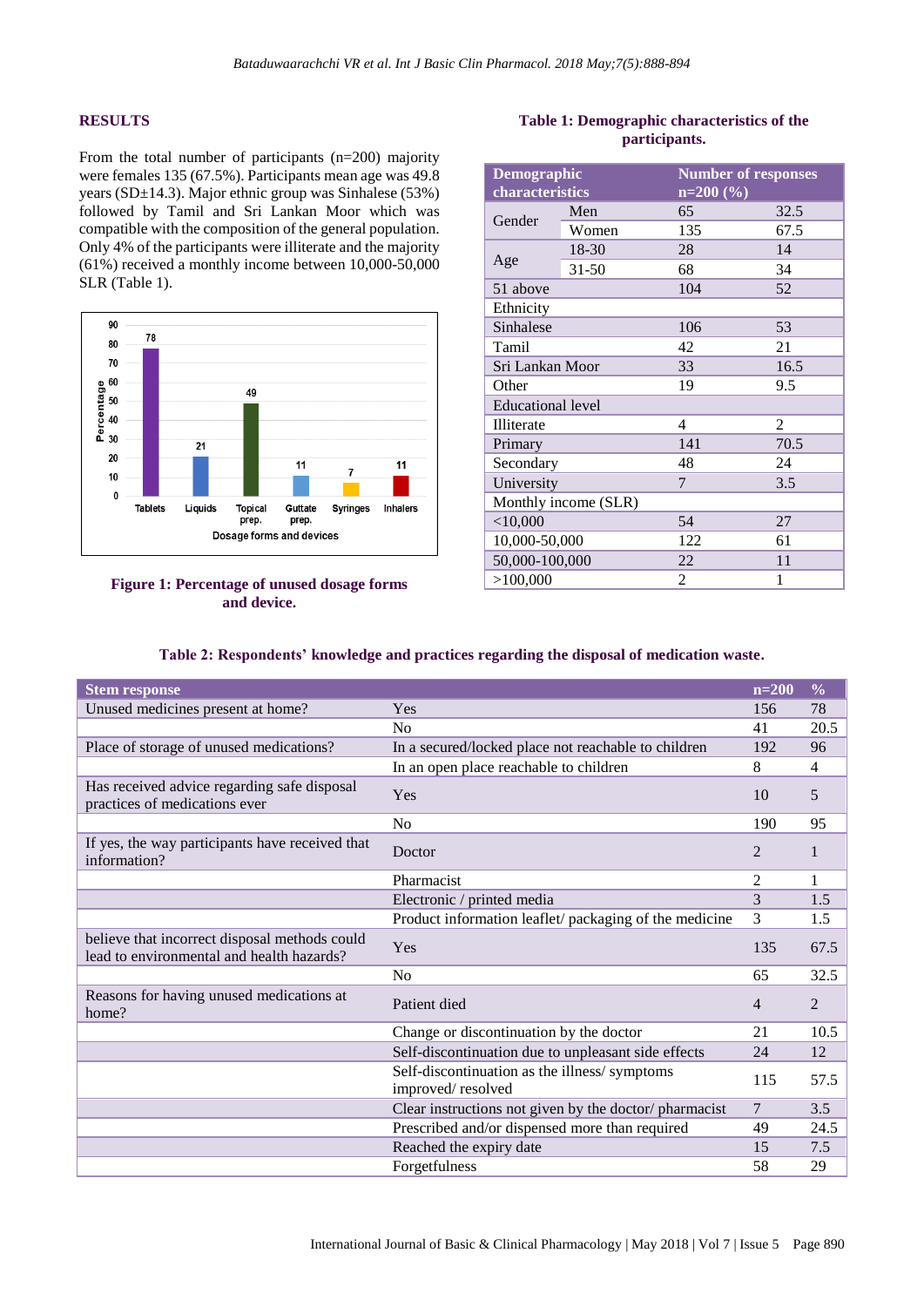| <b>Stem response</b>                                           |                                                       | $n=200$        | $\frac{0}{\alpha}$ |
|----------------------------------------------------------------|-------------------------------------------------------|----------------|--------------------|
| Opinion on options for reducing medication<br>waste            | Prescribe medications rationally                      | 87             | 43.5               |
|                                                                | Dispense only as required                             | 106            | 53                 |
|                                                                | Give proper advices to consumer                       | 56             | 28                 |
|                                                                | Donate unexpired but unused medicines to friends      | 17             | 8.5                |
|                                                                | Collect by pharmacies                                 | 12             | 6                  |
| Best method for collection of unused<br>medicines for disposal | Return to pharmacy or hospital for disposal           | 76             | 38                 |
|                                                                | Secured collection containers at local shopping malls | 40             | 20                 |
|                                                                | Collecting from homes by municipal authorities        | 76             | 38                 |
|                                                                | Other                                                 | $\overline{4}$ | $\overline{2}$     |

## **Table 2: (Continue…)**

## **Table 3: Comparison of what they knew as the suitable methods for disposal of medicines and devices and their practices.**

| <b>Dosage</b><br>form |           | <b>To</b><br>rubbish-<br>bin | To sink      | <b>Flushing</b><br>in toilet | <b>Taken</b><br><b>back</b> | <b>Burning</b>  | <b>Burying</b>  | <b>Given to</b><br>a family<br>member | <b>Given to</b><br>another<br>person | ${\bf P}$ |
|-----------------------|-----------|------------------------------|--------------|------------------------------|-----------------------------|-----------------|-----------------|---------------------------------------|--------------------------------------|-----------|
| Tablets               | Knowledge | 114<br>(57%)                 | 10(5%)       | 19<br>$(9.5\%)$              | 7<br>$(3.5\%)$              | 28<br>(14%)     | 46<br>(23%)     | 15<br>$(7.5\%)$                       | $1(0.5\%)$                           | < 0.001   |
|                       | Practice  | 149<br>$(74.5\%)$            | 2(1%)        | $9(4.5\%)$                   | $\boldsymbol{0}$            | 19<br>$(9.5\%)$ | 20<br>$(10\%)$  | 6(3%)                                 | $\boldsymbol{0}$                     |           |
| Syrups                | Knowledge | 43<br>(21.5%)                | 112<br>(56%) | 26 (13%)                     | 4(2%)                       | 3(1.5%)         | 17<br>$(8.5\%)$ | 3(1.5%)                               | 2(1%)                                |           |
|                       | Practice  | 54 (27%)                     | 54<br>(27%)  | 8(4%)                        | $\overline{0}$              | 3(1.5%)         | $9(4.5\%)$      | 3(1.5%)                               | $\Omega$                             | 0.002     |
| Topical               | Knowledge | 125<br>$(62.5\%)$            | 2(1%)        | 2(1%)                        | 4(2%)                       | 20<br>(10%)     | 40<br>(20%)     | 15<br>$(7.5\%)$                       | 2(1%)                                | 0.04      |
|                       | Practice  | 114<br>(57%)                 | $\mathbf{0}$ | $1(0.5\%)$                   | $\mathbf{1}$<br>$(0.5\%)$   | 19<br>$(9.5\%)$ | 14 (7%)         | 7(3.5%)                               | $\overline{0}$                       |           |
| Guttate<br>$\ast$     | Knowledge | 108<br>(54%)                 | 26<br>(13%)  | $9(4.5\%)$                   | 4(2%)                       | 15<br>$(7.5\%)$ | 27<br>(13.5%)   | 6(3%)                                 | 2(1%)                                |           |
|                       | Practice  | 67<br>(33.5%)                | 8(4%)        | 2(1%)                        | 1<br>$(0.5\%)$              | 8(4%)           | 10(5%)          | $\overline{0}$                        | $1(0.5\%)$                           | 0.27      |
| <b>Sharps</b>         | Knowledge | 85<br>$(42.5\%)$             | 52<br>(26%)  | 15<br>$(7.5\%)$              | 6(3%)                       | 13<br>$(6.5\%)$ | 75<br>(37.5%)   | $\theta$                              | $1(0.5\%)$                           | < 0.001   |
|                       | Practice  | 46 (23%)                     | $\Omega$     | 5(2.5%)                      | 2(1%)                       | 12 (6%)         | 14 (7%)         | $\mathbf{0}$                          | $\overline{0}$                       |           |
| <b>Inhalers</b>       | Knowledge | 123<br>$(61.5\%)$            | 1(5%)        | 3(1.5%)                      | 6(3%)                       | 15<br>$(7.5\%)$ | 40<br>(20%)     | $1(0.5\%)$                            | $1(0.5\%)$                           | 0.26      |
|                       | Practice  | 60 (30%)                     | $(0.5\%)$    | 3(1.5%)                      | 1<br>$(0.5\%)$              | 5(2.5%)         | 9(4.5%)         | $\overline{0}$                        | $2(1\%)$                             |           |

Majority of the participants (78%) stated that they have unused medicines at home. Among them, tablet form was the commonest (78%) followed by topical preparations (49%) (Figure 1). Commonest reasons for having unused medicines at home were self-discontinuation as illness resolved (57.5%), forgetfulness (29%) and being prescribed more than required (24.5%). Of the participants, 192 (96%) stored medicines in a secure place not reachable to children. Only 42 (21%) of the participants knew the names of the medicines they were prescribed. Only 8 (4%) had received advice regarding disposal of medicines previously. Majority (67.5%) of the participants believed that the incorrect disposal leads to environmental hazard. Rational prescribing (43.5%) and purchase of medicines only as required (53%) were perceived as the best methods to reduce medication by the participants. Majority were willing to return unused medicines to pharmacies (38%) or municipal authorities (38%) (Table 2). Majority (85.5%) of the participants discarded the medications without any prior procedures. Of them 15.5% discarded after crushing tablets and 7.5% diluted the drug before discarding. The need for national scheme for disposal of unused domestic medicines was perceived as a requirement by 93%. While 81.5% of the participants were willing to participate in a medication waste disposal programme, 12% were inconclusive and 6.5% were unwilling (Table 2).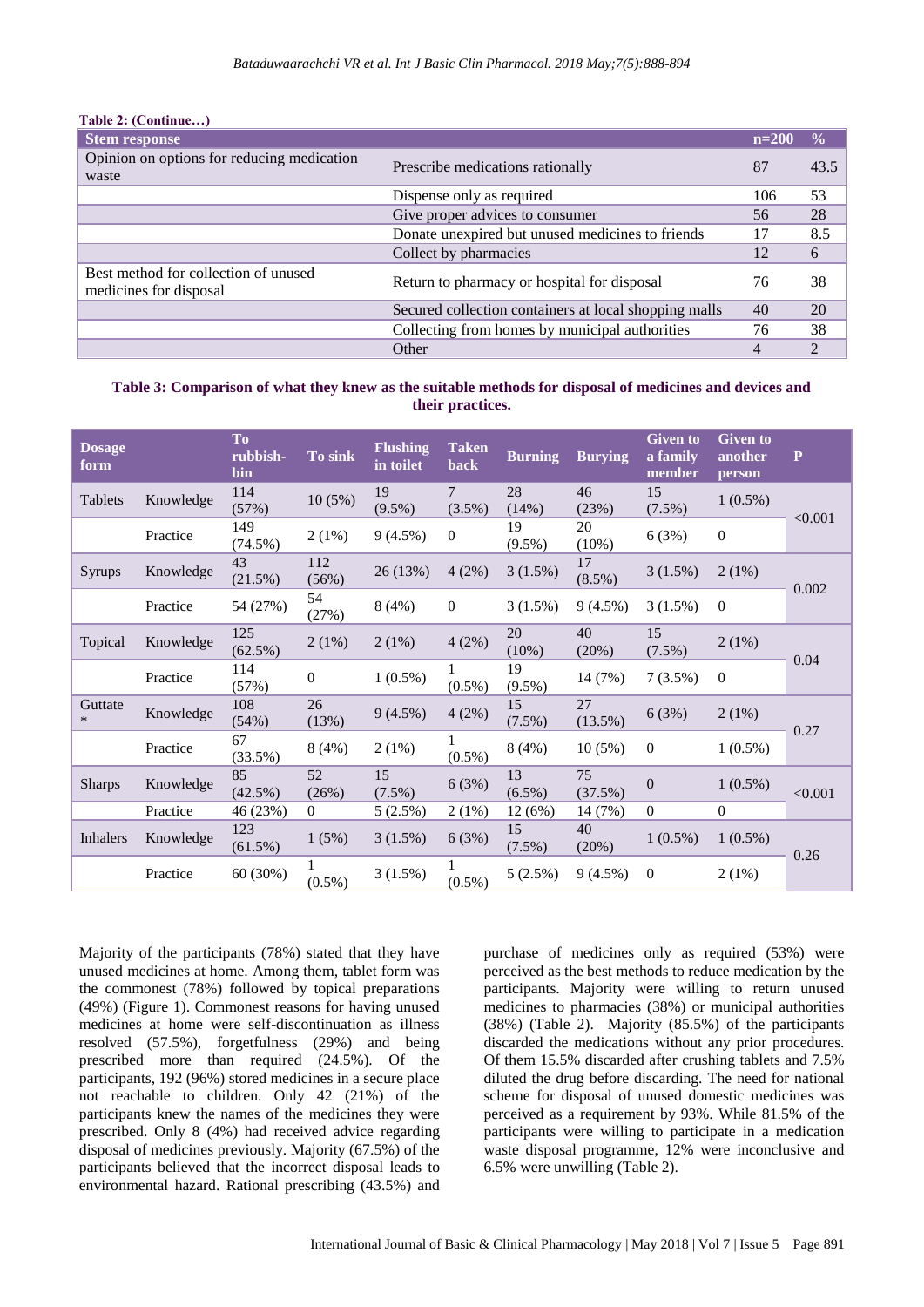## **Table 4: Comparison of selected characteristics on medication waste disposal between different populations.**

| <b>Country</b>              |                                       | <b>US</b>                    | <b>Ireland</b>              | New<br><b>Zealand</b>    | <b>Afghanistan</b>          | <b>Jordan</b>                | <b>Serbia</b>               | <b>Kuwait</b>             | Sri<br>Lanka             |
|-----------------------------|---------------------------------------|------------------------------|-----------------------------|--------------------------|-----------------------------|------------------------------|-----------------------------|---------------------------|--------------------------|
| Study<br>(year)             |                                       | Law,<br>Anandi<br>V          | Vellinga,<br>Akke           | Braund,<br>Rhiannon      | Basheer,<br>Mohammad        | Sayer<br>$Al-$<br>Azzam      | Milica<br>Paut<br>Kusturica | Eman A.<br>Abahussain     | This<br>study            |
| Participants<br>(n)         |                                       | 306                          | 398                         | 452                      | 301                         | 435                          | 383                         | 300                       | 200                      |
| Unused<br>medicines<br>(% ) |                                       | 66                           | 88                          | 62                       | 95.3                        | 34.7                         | 44.4                        | 95.70                     | 78                       |
|                             |                                       |                              |                             | $(n=1028)$ *             |                             |                              |                             |                           |                          |
|                             | Condition improved                    | 42.4                         | 31                          | 29.8                     | $\overline{\phantom{a}}$    | $\overline{\phantom{a}}$     | $\overline{\phantom{a}}$    | $\overline{\phantom{a}}$  | 57.5                     |
|                             | Forgetfulness                         | 5.8                          | $\mathcal{L}^{\mathcal{L}}$ | $\sim$                   | ÷,                          | $\sim$                       | ÷,                          | $\bar{a}$                 | 29                       |
|                             | Side effects                          | 6.5                          | 13                          | 14.7                     | $\overline{\phantom{a}}$    | $\qquad \qquad \blacksquare$ | $\overline{\phantom{a}}$    |                           | 12                       |
|                             | Change of medicines                   | $\overline{a}$               | 11                          | 16.5                     | $\sim$                      | $\bar{\phantom{a}}$          | $\mathbf{r}$                | 48.9                      | 10.5                     |
| Reasons                     | Excess quantity                       | $\overline{\phantom{a}}$     | $\mathcal{L}^{\pm}$         | 16.3                     | $\overline{\phantom{a}}$    | $\overline{\phantom{a}}$     | $\overline{\phantom{a}}$    | 9.8                       | 24.5                     |
| for unused                  | Expired                               | $\overline{\phantom{a}}$     | $\sim$                      | 15.0                     | $\sim$                      | ÷,                           | ä,                          | 10.6                      | $7.5\,$                  |
| medicine<br>(% )            | Unsure why<br>prescribed              | $\overline{a}$               |                             | 2.5                      | $\overline{\phantom{a}}$    | $\qquad \qquad \blacksquare$ | $\overline{a}$              | $\overline{a}$            | $\overline{a}$           |
|                             | Inconvenience                         | $\overline{\phantom{a}}$     | $\overline{\phantom{a}}$    | 2.1                      | $\mathcal{L}_{\mathcal{A}}$ | $\blacksquare$               | $\blacksquare$              | $\blacksquare$            | $\sim$                   |
|                             | Unclear instructions                  | $\qquad \qquad \blacksquare$ | $\overline{\phantom{a}}$    | 1.7                      | $\overline{\phantom{a}}$    | $\overline{\phantom{a}}$     | $\overline{\phantom{m}}$    | $\overline{\phantom{a}}$  | 3.5                      |
|                             | Patient deceased                      | $\bar{a}$                    | $\overline{\phantom{a}}$    | 2.1                      | ÷,                          | $\sim$                       | $\sim$                      | ÷,                        | $\overline{c}$           |
|                             | Self-discontinuation                  | $\blacksquare$               | ÷,                          | $\overline{\phantom{a}}$ |                             | $\qquad \qquad \blacksquare$ | $\overline{\phantom{a}}$    | 25.8                      | 12                       |
|                             |                                       |                              |                             | $(n=1028)*$              |                             |                              |                             |                           |                          |
|                             | If needed for later<br>use            |                              | 57                          | 21.4                     | $\overline{a}$              |                              | ÷                           | $\overline{\phantom{m}}$  | 70                       |
| Why kept                    | Don't want to waste<br>them           | L.                           | 20                          | 9.2                      | ä,                          |                              | Ē,                          | ÷,                        | 13.5                     |
| them at<br>home $(\%)$      | Not sure how to<br>dispose them       | $\overline{a}$               | 17                          | 9.7                      | $\overline{\phantom{a}}$    | $\overline{\phantom{a}}$     | ٠                           | $\overline{\phantom{a}}$  | 3                        |
|                             | To give to other<br>people if needed  | $\overline{\phantom{a}}$     | 5                           | 0.9                      | $\overline{\phantom{a}}$    | $\overline{\phantom{a}}$     | $\overline{\phantom{a}}$    | $\overline{\phantom{a}}$  | 8.5                      |
|                             | Do not keep them                      | $\overline{\phantom{a}}$     | $\overline{\phantom{a}}$    | 11.6                     | $\overline{\phantom{a}}$    | $\overline{a}$               | $\overline{a}$              | ÷,                        | 20.5                     |
|                             | Tablets                               | $\overline{\phantom{a}}$     | $\bar{a}$                   | $\overline{\phantom{a}}$ | $\sim$                      | $\overline{\phantom{a}}$     | 64.7                        | 66.2                      | 78                       |
| Type of                     | Topical preparations                  | $\blacksquare$               | $\overline{\phantom{a}}$    | $\overline{\phantom{a}}$ | $\overline{\phantom{a}}$    | $\qquad \qquad \blacksquare$ | 21.9                        | 35.2                      | 49                       |
| medicines/                  | Drops, syrups                         | $\overline{\phantom{a}}$     | $\equiv$                    | $\sim$                   | $\sim$                      | ÷,                           | 11.9                        | 51.6                      | 33                       |
| $device (\%)$               | <b>Inhalers</b>                       | $\overline{\phantom{a}}$     | $\mathbb{L}^{\mathbb{N}}$   | $\overline{\phantom{a}}$ | $\overline{\phantom{a}}$    | $\overline{\phantom{a}}$     | 1.5                         | 10.5                      | 11                       |
|                             | Injections                            | $\overline{\phantom{a}}$     | $\sim$                      | $\overline{\phantom{a}}$ | $\overline{\phantom{a}}$    | $\overline{\phantom{a}}$     | $\overline{\phantom{a}}$    | 9.1                       | $\overline{0}$           |
|                             |                                       |                              | $(n=281)$                   |                          |                             |                              |                             |                           |                          |
|                             | Throwing in trash                     | 63                           | 51                          | $\overline{\phantom{a}}$ | 77.7                        | $\overline{\phantom{a}}$     | 82.8                        | 76.5                      | 75.4                     |
|                             | Flushing down the                     | 26                           | 14                          | $\overline{a}$           |                             |                              |                             |                           | 1                        |
|                             | toilet                                |                              |                             |                          | 12                          |                              | 2.9                         | 11.2                      |                          |
|                             | Sink                                  | 4.3                          | 29                          | $\overline{\phantom{a}}$ |                             | $\overline{\phantom{a}}$     |                             |                           | 4.5                      |
|                             | Appropriate disposal                  | 13                           | $\overline{\phantom{a}}$    | $\overline{\phantom{a}}$ | $\overline{\phantom{a}}$    | $\overline{\phantom{a}}$     | 4.4                         | 11.9                      | $\mathbf{0}$             |
| Methods of                  | Store                                 | 17.4                         | ÷                           | $\overline{\phantom{a}}$ | $\overline{\phantom{a}}$    | $\overline{\phantom{a}}$     | 0.8                         | L,                        |                          |
| disposal                    | <b>Burning</b>                        | $\mathcal{L}^{\pm}$          | $\mathbb{L}^{\mathbb{N}}$   | $\overline{\phantom{a}}$ | $\overline{\phantom{a}}$    | $\overline{\phantom{a}}$     | 1.8                         | $\mathbb{Z}^{\mathbb{Z}}$ | 9.5                      |
| (% )                        | <b>Burying</b><br>Always use till the | $\overline{\phantom{a}}$     | $\overline{\phantom{a}}$    | $\overline{\phantom{a}}$ | $\overline{\phantom{a}}$    | $\blacksquare$               | $\omega$<br>7.3             | $\overline{\phantom{a}}$  | 10                       |
|                             | end<br>Give to family                 | $\overline{a}$               | $\overline{a}$              | $\overline{a}$           | $\overline{\phantom{0}}$    | $\overline{\phantom{a}}$     |                             | $\overline{\phantom{0}}$  | $\overline{\phantom{0}}$ |
|                             | member                                | $\blacksquare$               | ä,                          | $\overline{\phantom{a}}$ | $\overline{\phantom{a}}$    | $\overline{\phantom{a}}$     | $\overline{\phantom{a}}$    | $\overline{\phantom{a}}$  | 3                        |
|                             | Give to another<br>person             |                              |                             | $\overline{a}$           | -                           | $\overline{\phantom{a}}$     | $\overline{\phantom{m}}$    | 8.5                       | $\boldsymbol{0}$         |
|                             | Bathroom                              | 59                           | 13                          | 29                       | $\blacksquare$              | $\overline{\phantom{a}}$     | $\blacksquare$              | $\overline{\phantom{a}}$  | $\overline{\phantom{a}}$ |
|                             | Kitchen                               | 35                           | 67                          | 48                       | $\overline{\phantom{a}}$    | $\overline{\phantom{a}}$     | $\overline{\phantom{a}}$    | $\overline{\phantom{a}}$  | $\overline{\phantom{0}}$ |
|                             | Bedroom                               | 24                           | 19                          | 13                       | $\overline{\phantom{a}}$    | 40.2                         | $\blacksquare$              | $\overline{\phantom{a}}$  | $\overline{\phantom{a}}$ |
| Storage                     | Refrigerator                          | 14                           | $\overline{\phantom{a}}$    | $\blacksquare$           | $\overline{\phantom{a}}$    | 46.2                         | $\overline{\phantom{a}}$    | $\overline{\phantom{a}}$  | $\overline{\phantom{a}}$ |
| place (%)                   | Dining room                           | L.                           | ÷.                          | $\omega$                 | $\mathbf{r}$                | 94.7                         | $\blacksquare$              | $\mathbf{r}$              | $\Box$                   |
|                             | First Aid box                         | $\overline{\phantom{a}}$     | $\mathcal{L}_{\mathcal{A}}$ | $\overline{\phantom{a}}$ | $\overline{\phantom{a}}$    | 46.2                         | $\overline{\phantom{a}}$    | $\overline{\phantom{a}}$  | $\blacksquare$           |
|                             | Secured place                         | ÷,                           | $\overline{\phantom{a}}$    | $\overline{\phantom{a}}$ | $\overline{\phantom{a}}$    | ÷,                           | $\blacksquare$              | $\blacksquare$            | 96                       |
|                             | Reachable to<br>children              |                              |                             |                          | -                           | $\qquad \qquad -$            | $\overline{a}$              | $\overline{a}$            | $\overline{4}$           |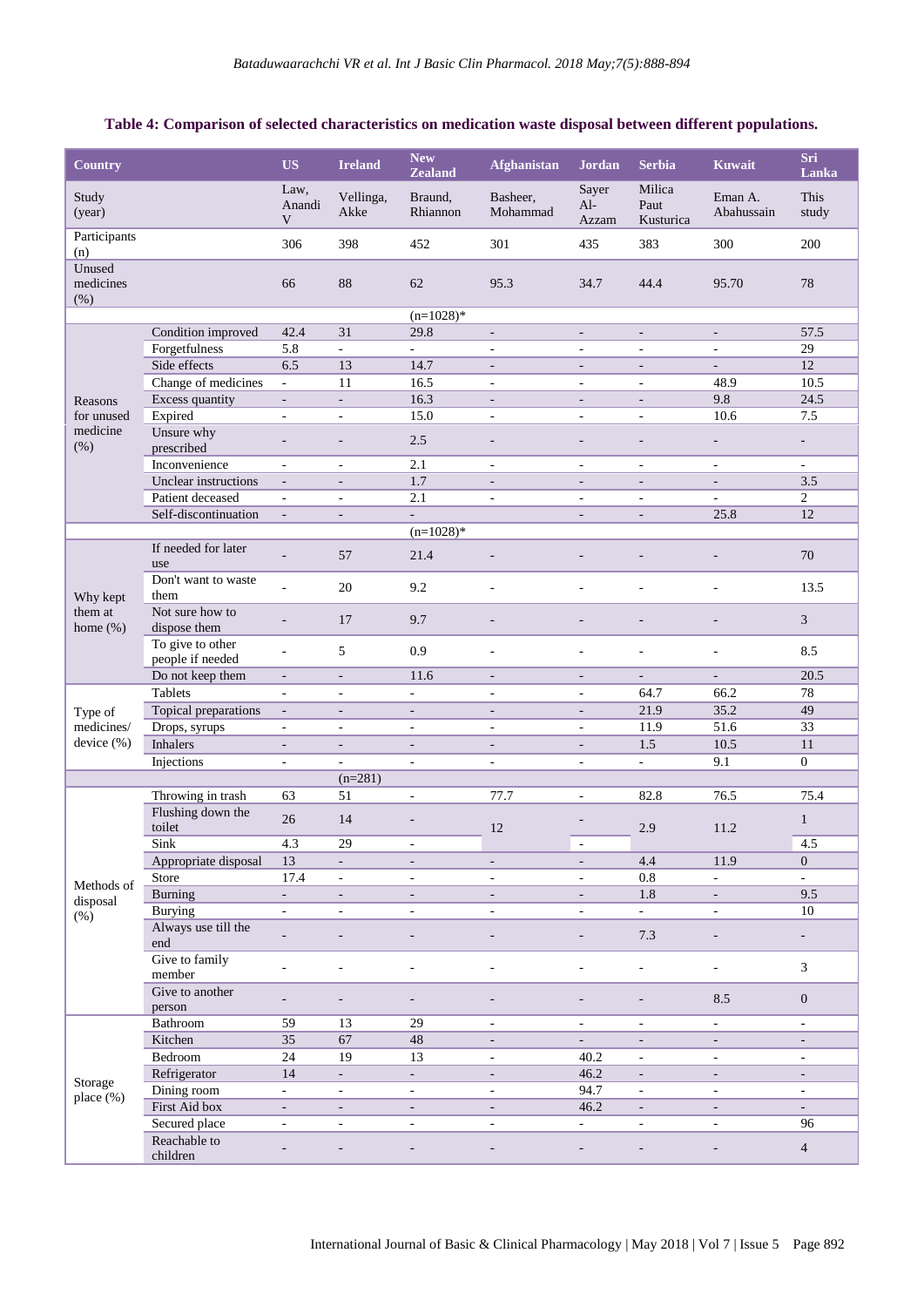There was a significant difference between the knowledge and practices when disposing tablet form  $(<0.001)$ , syrups  $(0.002)$ , topical preparations  $(0.04)$  and sharps  $( $0.001$ ).$ Almost always percentage of participants who knew a method of disposal for particular dosage form was higher than the percentage who actually practiced the same except when discarding tablets and liquids to rubbish bins. Majority (23%) discarded sharp to rubbish bins. Rubbish bin was the commonest mode of disposal for all dosage forms as well as devices (Table 3).

Our data shows a similar pattern to other populations with regard to most practices except for selecting the commonest storage place for unused medicines. Data shows a wide variation of the storage place ranging from the bathroom (US study), the dining room (Jordan study), the kitchen (Ireland and New Zealand studies) to a secured place not reachable to children in this study.<sup>4-6,10,11,14,15</sup> Underlying reasons for this observation was not assessed (Table 4).

### **DISCUSSION**

In Sri Lanka there is no established policy or a system for medication waste disposal. Health care delivery is mainly done by the free state sector hospital network. This is the first Sri Lankan study to assess the knowledge and practices regarding medication waste disposal among the general public.

In this sample majority had unused medicines at home. It was compatible with the pattern seen in other countries. Main reason for having unused medicines at homes was self-discontinuation as the symptoms resolved. Therefore, poor compliance seems to play a role in unused medicines. Therefore, improving the compliance is mandatory secondary to an established system. Main method of disposal was to throw them in the rubbish bin which has a higher risk of environment pollution risking animal and human health.<sup>16</sup> Due to high population density in urban and suburban area, risk is increased by several folds. Authors suggest that medication waste disposal programme need to be started from the highly populated areas first to be more efficient.

Importantly, majority did not know the names and types of the medicines they used. This is a significate barrier to implementing successful medication waste disposal practices as people need to sort medicine to follow the correct practice.<sup>17</sup> Therefore, we suggest that a more institution centred approach is needed than a patient centred programme where the sorting of medicine can be done later and may be even reused if not expired. Participants had given controversial responses on handing over unused medicines to pharmacies. Secured collection containers at local shopping malls will be a more practical way and it will save time in a busy setting. Majority of our participants stored medicines in a secure place compared to the participants in studies conducted in other countries. This indicates that they have better knowledge and awareness regarding this matter.

There was a significant difference in the knowledge of medication waste disposal method versus the actual practice for disposing the same dosage form. Lack of disposal programme might have been the reason for this discrepancy and need to be reassessed in a pilot programme. The European Union has issued a directive in 2004, stating that the member states shall ensure that appropriate collection systems are to be in place for medicinal products that are unused or have expired.<sup>18</sup> In 2006, EMA introduced environmental risk assessment for new medicinal products requesting authorisation.<sup>19</sup> In the South-East Asia region, India and Indonesia have EPR for pharmaceuticals in their legislations. Increasing elderly population and increased medicalisation of lives makes medication waste disposal an important area to be focused. In Sri Lanka, Ministry of Health and the CEA are responsible for medical waste management.<sup>20</sup> A clear policy and action plan on medication waste disposal should be established in Sri Lanka and in the region.

Higher literacy level and higher rates of willingness to participate among people are the positive factors to establish a medication waste management system. Wastage of medicines is a great economic burden to low and middle-income nations having an aging population. Integration of a medical waste disposal system will allow reuse of certain amounts of unexpired medicines and it will reduce the burden to some extent. However, intermediate quality assurance steps may be needed, and this can be assessed in a pilot project. On the other hand, general measures such as prescription and dispense of the minimum requirement of medicines will reduce unused medicines at households. We suggest a simple sticker on the packings regarding the method of disposal to close the knowledge gap effectively. Significantly low numbers of participants have received knowledge on correct practices of medication disposal. We suggest education using mass media to reach a wide audience faster and to improve the overall participation.

Authors have planned to conduct a pilot study on a medication waste disposal programme with several rounds of feedback before designing a system to Sri Lanka.

## **ACKNOWLEDGEMENTS**

Authors would like to acknowledge the help from director of the National Hospital of Sri Lanka and the consultants of the relevant clinics.

#### *Funding: No funding sources*

*Conflict of interest: None declared Ethical approval: The study was approved by the ERC of the Faculty of Medicine, University of Colombo, Shri Lanka*